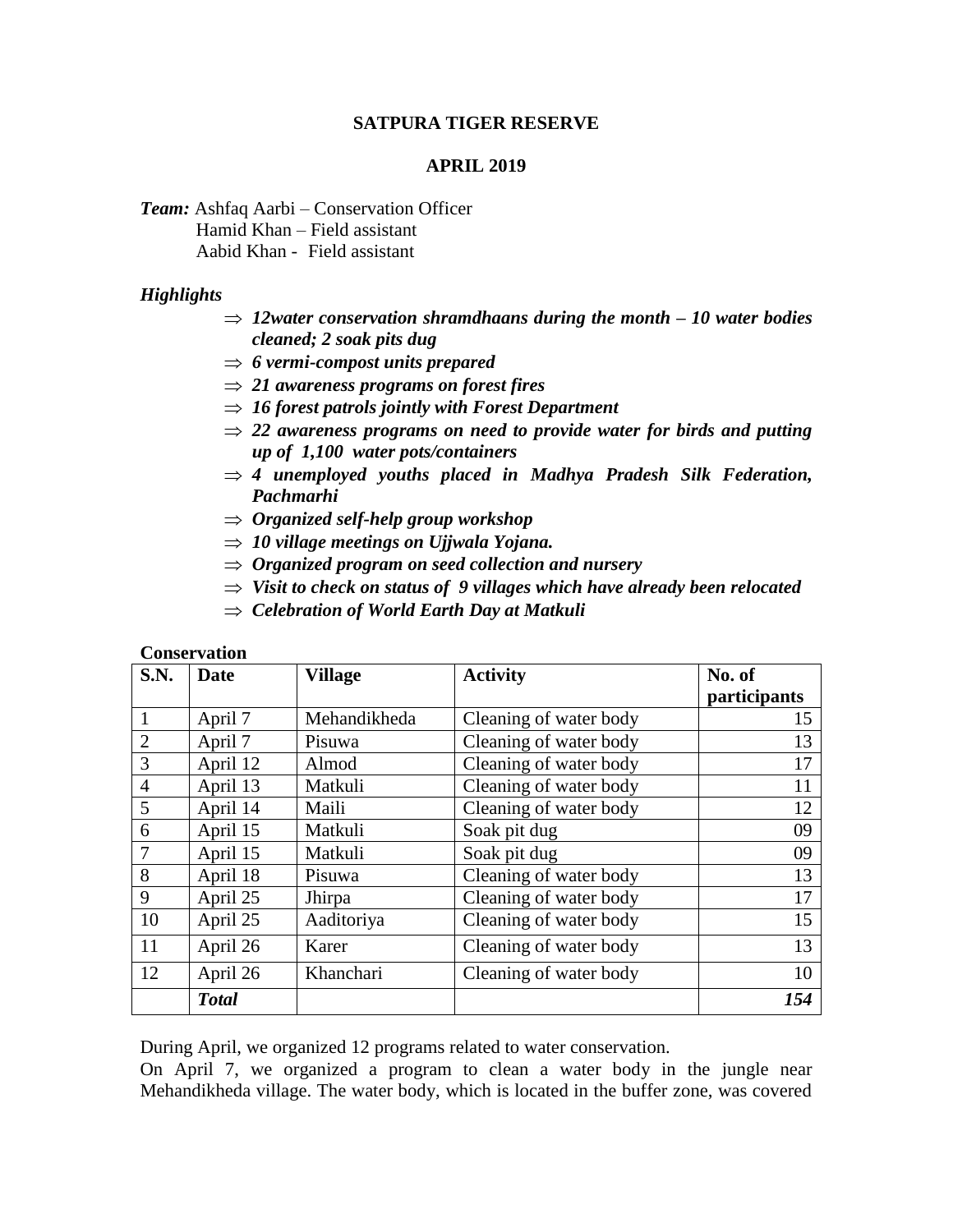with leaves and organic litter and animals were finding it difficult to drink. Our team, consisting of field assistant Hameed Khan and 14 students of Government Primary School (GPS) Mehandikheda, cleared the litter and made the water body accessible to the animals again. Spotted deer are regularly spotted around the water body while there are occasional sightings of sloth bears and leopards.

Nine similar programs were organized at Pisuwa, Almod, Matkuli, Maili, Jhirpa, Aaditoriya, Karer and Khanchari on April 7, 12, 13, 14, 18, 25 and 26.



*Water body being cleaned at Mehandikheda*

On April 15, we organized a program to dig a soak pit at the Government Middle School (GMS), Pisuwa. 12 children joined hands with Hameed in digging the pit, which will take spillover water from a hand pump on the school premises. The pit will help to recharge the water table around the hand pump.

A similar program was organized at GPS, Pisuwa on April 15.



*Soak pit dug at GPS Pisuwa (left) and GMS Pisuwa (right)*

# *Organic farming- Drip irrigation and solar-powered water pump*

During the month, we helped construct 6 vermi-compost tanks at Mehandikheda, Aaditoriya, Khanchari and Karer with the support of Agriculture Department. We also trained villagers in making vermi-compost to reduce their dependence on chemical fertilizers and to promote organic farming in the upcoming agriculture season. We spoke to them about water conservation through drip irrigation and use of renewable energy like solar-powered water pumps, etc.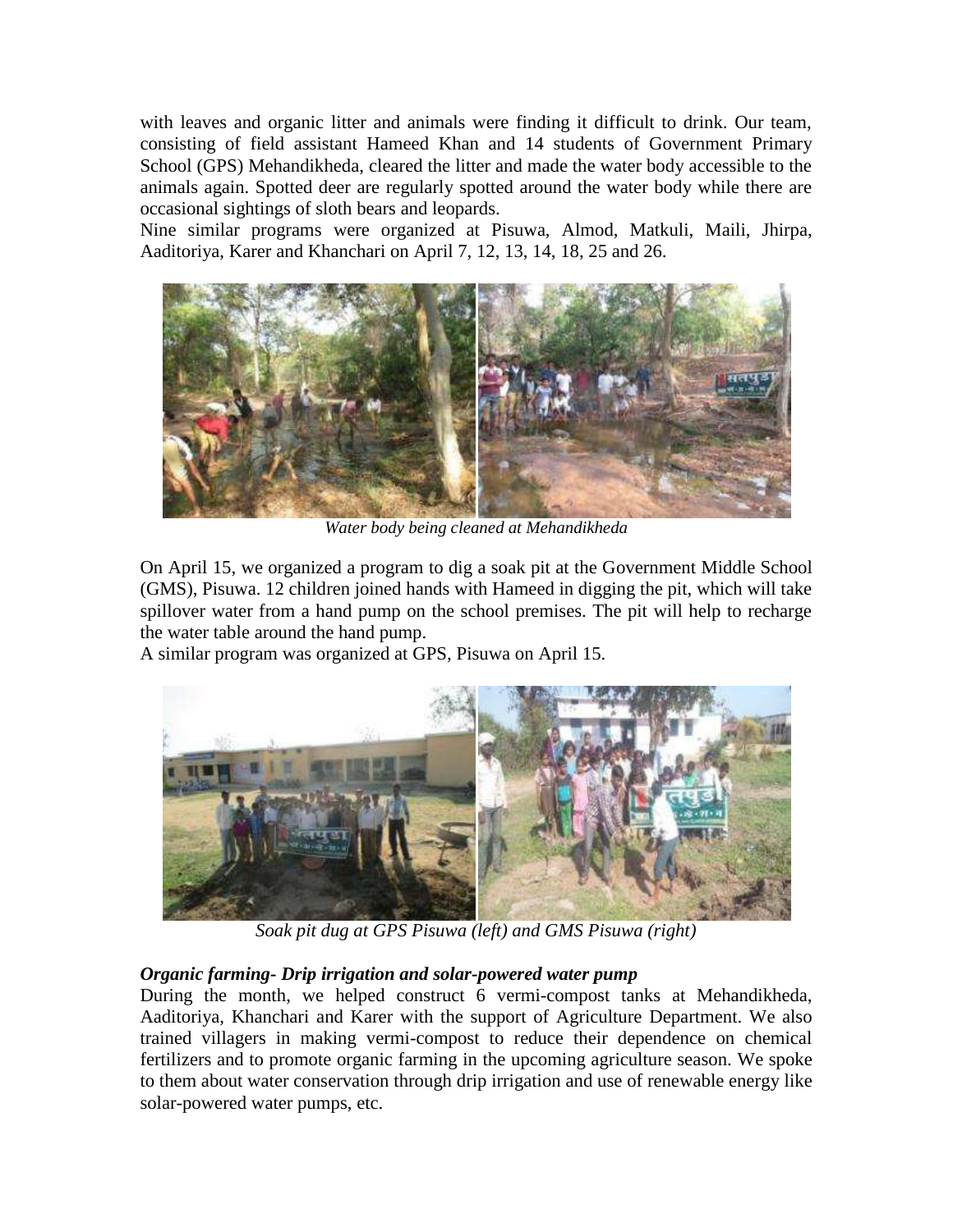| S.             | <b>Date</b> | <b>Village</b> | <b>Activity</b>             |
|----------------|-------------|----------------|-----------------------------|
| N.             |             |                |                             |
|                | April 15    | Mehandikheda   | Construct vermi-compost pit |
| 2              | April 15    | Mehandikheda   | $-do-$                      |
| 3              | April 27    | Aaditoriya     | $-do-$                      |
| $\overline{4}$ | April 27    | Aaditoriya     | $-do-$                      |
| $\overline{5}$ | April 28    | Karer          | $-do-$                      |
| 6              | April 28    | Khanchari      | $-do-$                      |

### *Forest fire management awareness program*

During the month, our team organized 21 awareness programs on forest fires. Fires are a recurring hazard during summers – both deliberate and accidental. Sometimes, villagers start fires as they believe that *tendu* leaves sprout better after such fires. In our awareness programs, we explained the dangers that such fires cause to the forest and to wildlife and how they could harm villages if they blazed out of control. In 2 of the meetings, local staff of the Forest Department joined us in addressing the villagers.

The details are given in the table below. **S. N.** | **Date** | **Village** | **Activity** | **No. of par.** 1 | April 1 | Matkuli | Forest fire awareness programme | 27 2 April 2 Jhirpa Forest fire awareness programme 12 3 April 4 Khanchari Forest fire awareness programme 16 4 April 6 Duddi Forest fire awareness programme 21 5 April 7 Tekapar Forest fire awareness programme 35 6 April 8 Almod Forest fire awareness programme 15 7 April 9 Mohgaon Forest fire awareness programme 45 8 April 10 | Binora | Forest fire awareness programme | 17 9 | April 11 | Maili | Forest fire awareness programme | 49 10 | April 12 | Churni | Forest fire awareness programme | 11 11 | April 13 | Bindakheda | Forest fire awareness programme | 54 12 April 14 Aaditoriya Forest fire awareness programme 39 13 | April 15 | Chillod | Forest fire awareness programme | 29 14 | April 16 | Karer | Forest fire awareness programme | 31 15 April 17 Chirrai Forest fire awareness programme 24 16 | April 18 | Bandhan | Forest fire awareness programme | 36 17 | April 20 | Khari | Forest fire awareness programme | 23 18 April 20 Nandiya Forest fire awareness programme 34 19 | April 22 | Supdongar | Forest fire awareness programme | 29 20 April 24 | Chandanpipariya | Forest fire awareness programme | 18 21 April 24 Gutkheda Forest fire awareness programme 21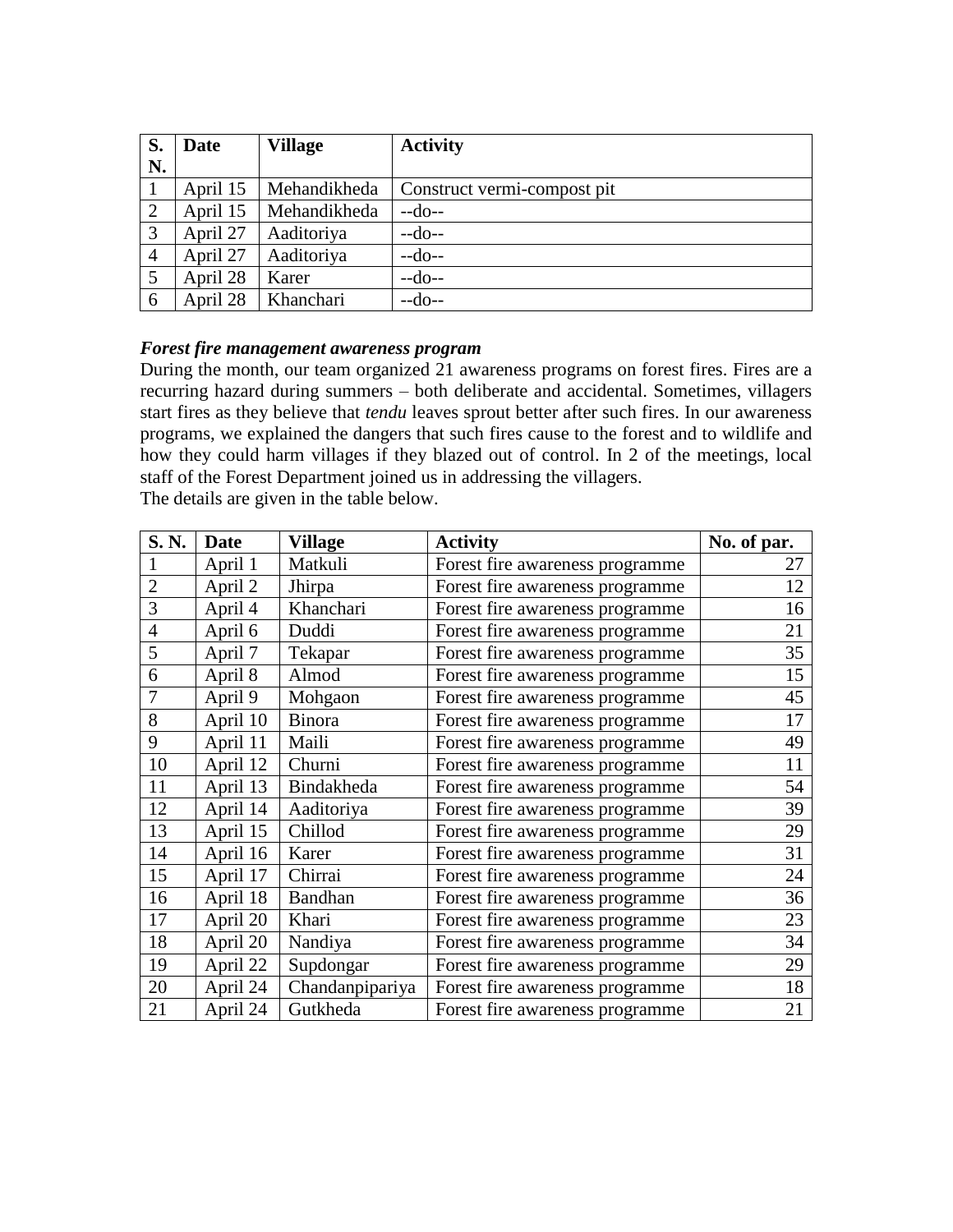### *Forest patrolling*

During the month, we participated in forest patrols with Forest Department in buffer zone villages. Participants included Mr. Shivnarayan Devda, P.R. Moodotiya (Forest Guards), forest chowkidars and Eco Development Committee members.

| S.N.           | Date     | Village         | Participants   |
|----------------|----------|-----------------|----------------|
|                | April 1  | Matkuli         | 5              |
| $\overline{2}$ | April 3  | Mehandikheda    | $\overline{4}$ |
| 3              | April 3  | Pisuwa          | 5              |
| $\overline{4}$ | April 7  | Tekapar         | $\overline{4}$ |
| 5              | April 9  | Mohgaon         | 6              |
| 6              | April 11 | Maili           | 3              |
| $\overline{7}$ | April 13 | Bindakheda      | $\overline{4}$ |
| 8              | April 14 | Duddi           | $\overline{4}$ |
| 9              | April 14 | <b>Bandhan</b>  | 5              |
| 10             | April 15 | Chillod         | $\overline{4}$ |
| 11             | April 17 | Chirrai         | 6              |
| 12             | April 20 | Khari           | 3              |
| 13             | April 24 | Chandanpipariya | $\overline{4}$ |
| 14             | April 26 | Almod           | 5              |
| 15             | April 29 | Jhirpa          | 5              |
| 16             | April 30 | Aaditoriya      | $\overline{4}$ |

Our teams work across the landscape to provide water to birds during the scorching summer. Our team motivates villagers to put up small containers with water around the villages and their outskirts for birds to quench their thirst.

During April, we arranged for 1,100 containers to be placed at suitable places in trees, roofs of houses and buildings.

| S.             | <b>Date</b> | <b>Village</b> | <b>Activity</b>                            | par. |
|----------------|-------------|----------------|--------------------------------------------|------|
| 1              | April 1     | Jhirpa         | Putting up of pots with drinking water for | 19   |
|                |             |                | birds                                      |      |
| $\overline{2}$ | April 2     | Tekapar        | Putting up of pots with drinking water for | 12   |
|                |             |                | birds                                      |      |
| 3              | April 3     | Aaditoriya     | Putting up of pots with drinking water for | 14   |
|                |             |                | birds                                      |      |
| $\overline{4}$ | April 4     | Mohgaon        | Putting up of pots with drinking water for | 14   |
|                |             |                | birds                                      |      |
| 5              | April 5     | Karer          | Putting up of pots with drinking water for | 16   |
|                |             |                | birds                                      |      |
| 6              | April 6     | Bindakheda     | Putting up of pots with drinking water for | 10   |
|                |             |                | birds                                      |      |
| $\overline{7}$ | April 7     | <b>Bandhan</b> | Putting up of pots with drinking water for |      |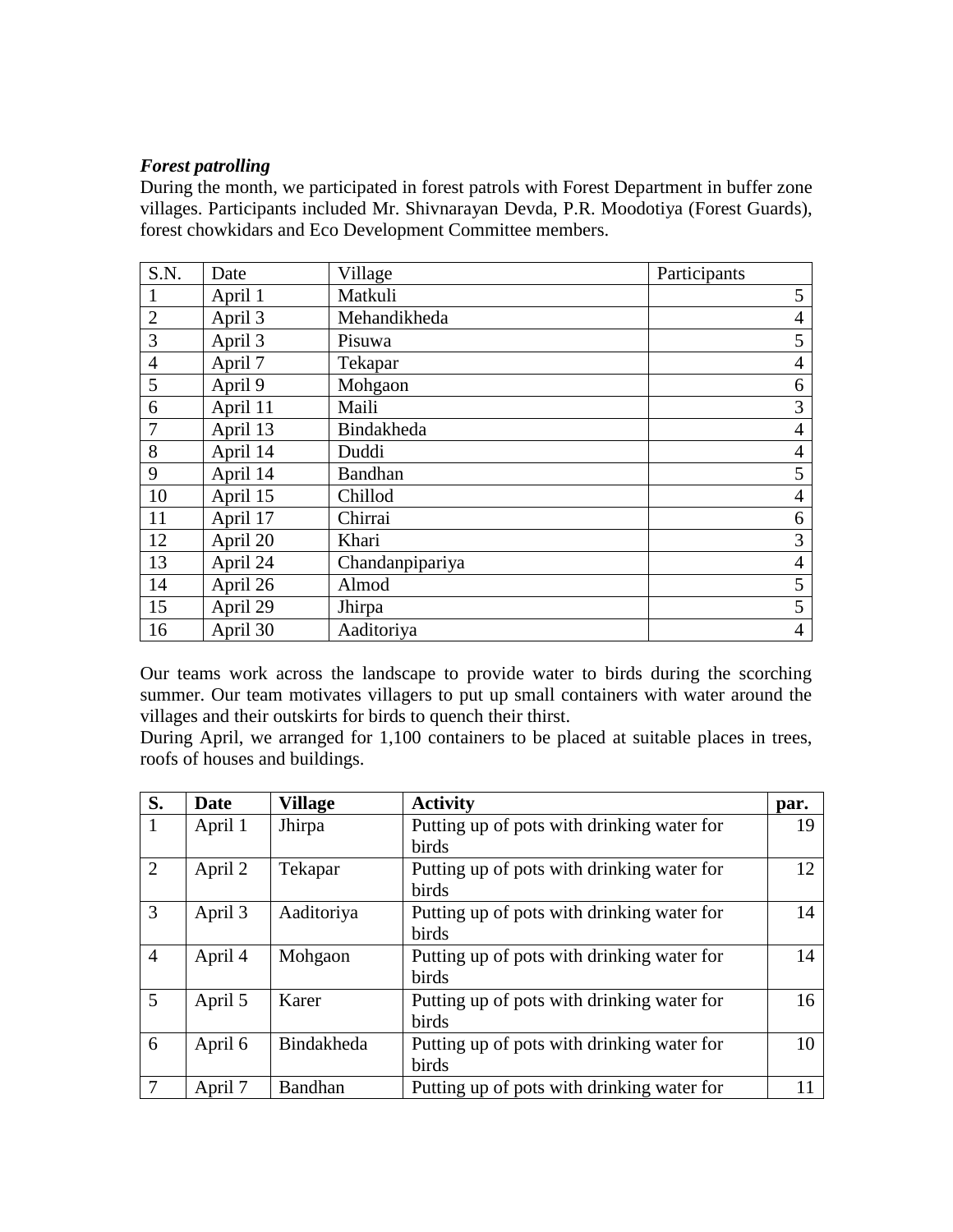| 15<br>16       |
|----------------|
|                |
|                |
|                |
|                |
|                |
| 17             |
|                |
| 12             |
|                |
| 17             |
|                |
| 11             |
|                |
| 09             |
|                |
| 12             |
|                |
|                |
| 15             |
|                |
| 21             |
|                |
| 12             |
|                |
| 8              |
|                |
| 10             |
|                |
| $\overline{7}$ |
|                |
| 11             |
|                |
|                |



*Matkuli- Villagers and Forest Dept. officer put containers with water for birds*

*Employment Cell - Placement*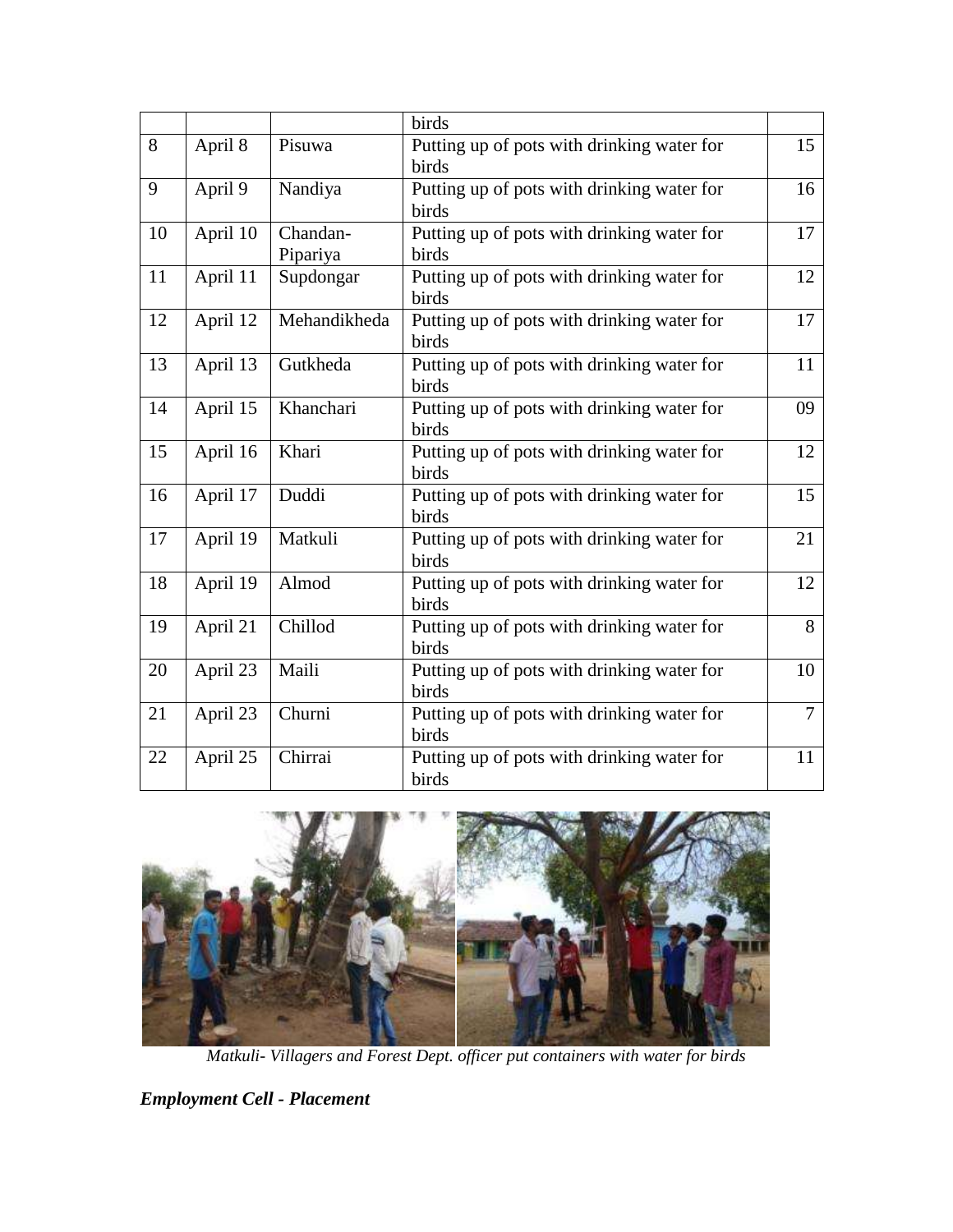*4* youths got jobs in April with our assistance. Details of the placements are as follows:

| S.             | Village | Name    | Salary             | Qual.                            | Age | Job                      |
|----------------|---------|---------|--------------------|----------------------------------|-----|--------------------------|
| n              |         |         |                    |                                  |     |                          |
| 1              | Matkuli | Pawan   | $7,500/-$<br>$+$   | $8th$ std                        | 20  | Laborer, Madhya          |
|                |         | Kahar   | accommodation      |                                  |     | Pradesh Silk Federation, |
|                |         |         |                    |                                  |     | Pachmarhi                |
| $\overline{2}$ | Matkuli | Lavkush | $7,500/ - +$ acco. | 10 <sup>th</sup>                 | 21  | ----do----               |
|                |         |         |                    | std                              |     |                          |
| 3              | Matkuli | Ajay    | $7,500/ - +$ acco. | $\overline{8}$ <sup>th</sup> std | 23  | ----d∩----               |
|                |         | Kahar   |                    |                                  |     |                          |
| $\overline{4}$ | Matkuli | Dilip   | $7,500/ - +$ acco. | $8th$ std                        | 25  |                          |
|                |         | Kahar   |                    |                                  |     |                          |

*Self-Help Group Workshop*

We organized a Self- Help Group (SHG) workshop at Matkuli on April 15 which focussed on SHG review, grading, selection of livelihood activity and loan distribution. This programme was attended by Block Coordinator NRLM, bank officials and SHGs from 10 villages.



*Self-help group workshop at Matkuli*

# *Ujjwala Gas Yojna*

During the month we organized 10 programmes on Ujjwala Yojana, under which eligible applicants get free cooking gas connections. This helps reduce villagers' dependence on firewood and thus eases pressure on forests. The programmes were held at Matkuli, Mohgaon, Chillod, Khari, Duddi, Bandhan, Nandiya, Gutkheda, Sakri, Churni and Supdongar between April 20 and 25. This programme was support by Food Inspector, Pipariya and Tamiya.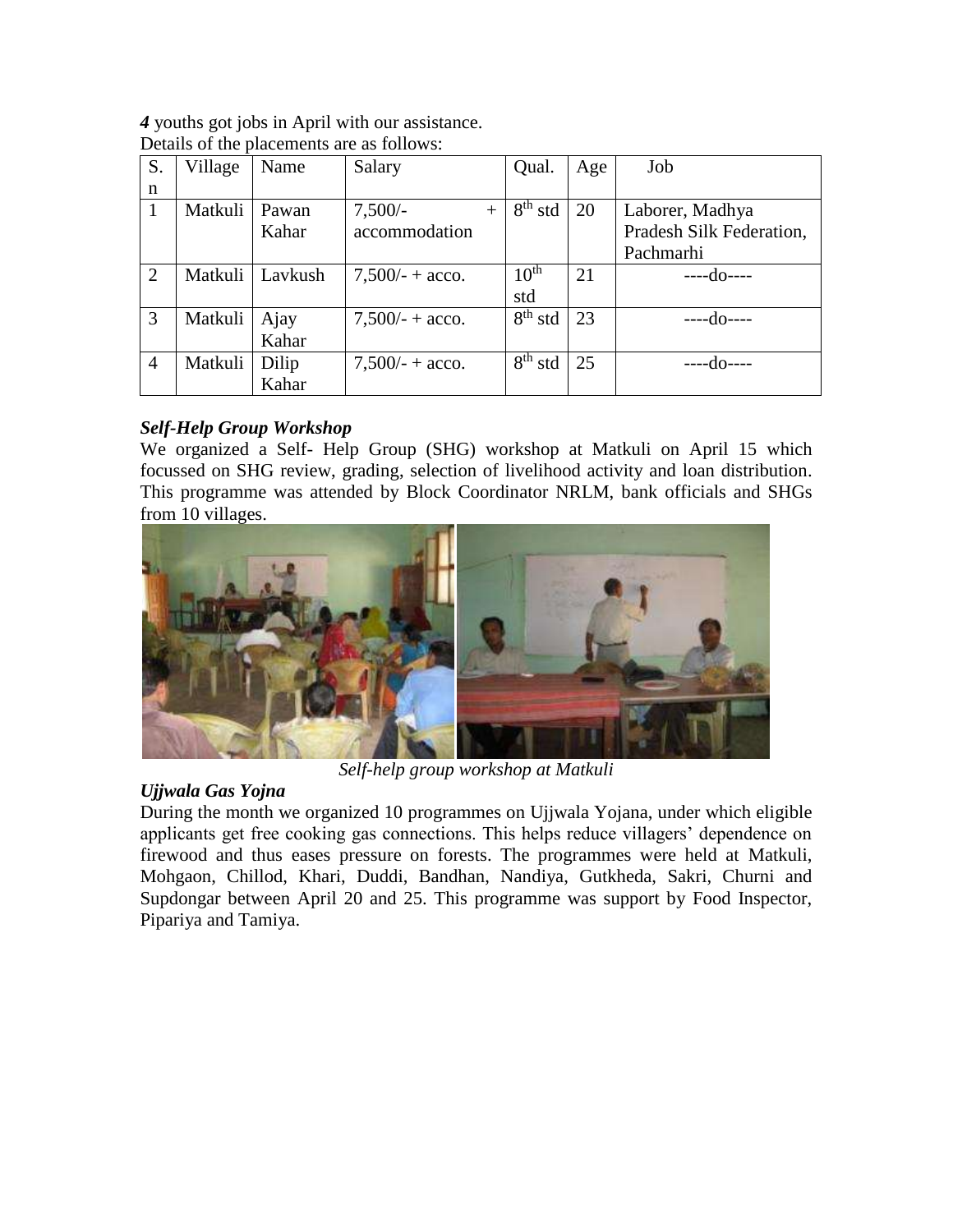

*Matkuli- Selection of candidates for Ujjwala Yojna*

# *Seed collection and Nursery*

On April 9 and 18, we organized programmes to collect seeds of native plant varieties which can be used for our proposed plantation programmed during the forthcoming monsoon. Participants included teachers and students of Government Higher Secondary School Jhirpa, Matkuli and Government Middle School Tekapar, Pisuwa.



*Programme on seed collection at Matkuli*

# *Relocated villages*

Ashfaq and Hameed Khan visited the relocated villages of Anjandhana, Jamandhonga, Dhargaon, Sonpur, and Muar during April to follow up on the status of the relocated villagers. Satpura Tiger Reserve and Zilla Panchayat administration have asked Satpuda Foundation to focus on youths from relocated villages in our livelihood activities.

# *Celebration of Earth Day*

On April 21, we organized a programme to celebrate Earth Day at Matkuli. Water conservation was discussed at the meeting. Following the meeting, villagers voluntarily dug a trench to collect water leaking from an overhead tank. This makeshift water tank now provides drinking water for domestic livestock, while, earlier, the water was being wasted. The programme was attended by Mr. N.P. Tiwari (Range Officer east Pachmarhi), Mr Kamal Kishor Pal (Sarpanch - Matkuli), deputy ranger, forest guard and around 50 villagers from Matkuli.